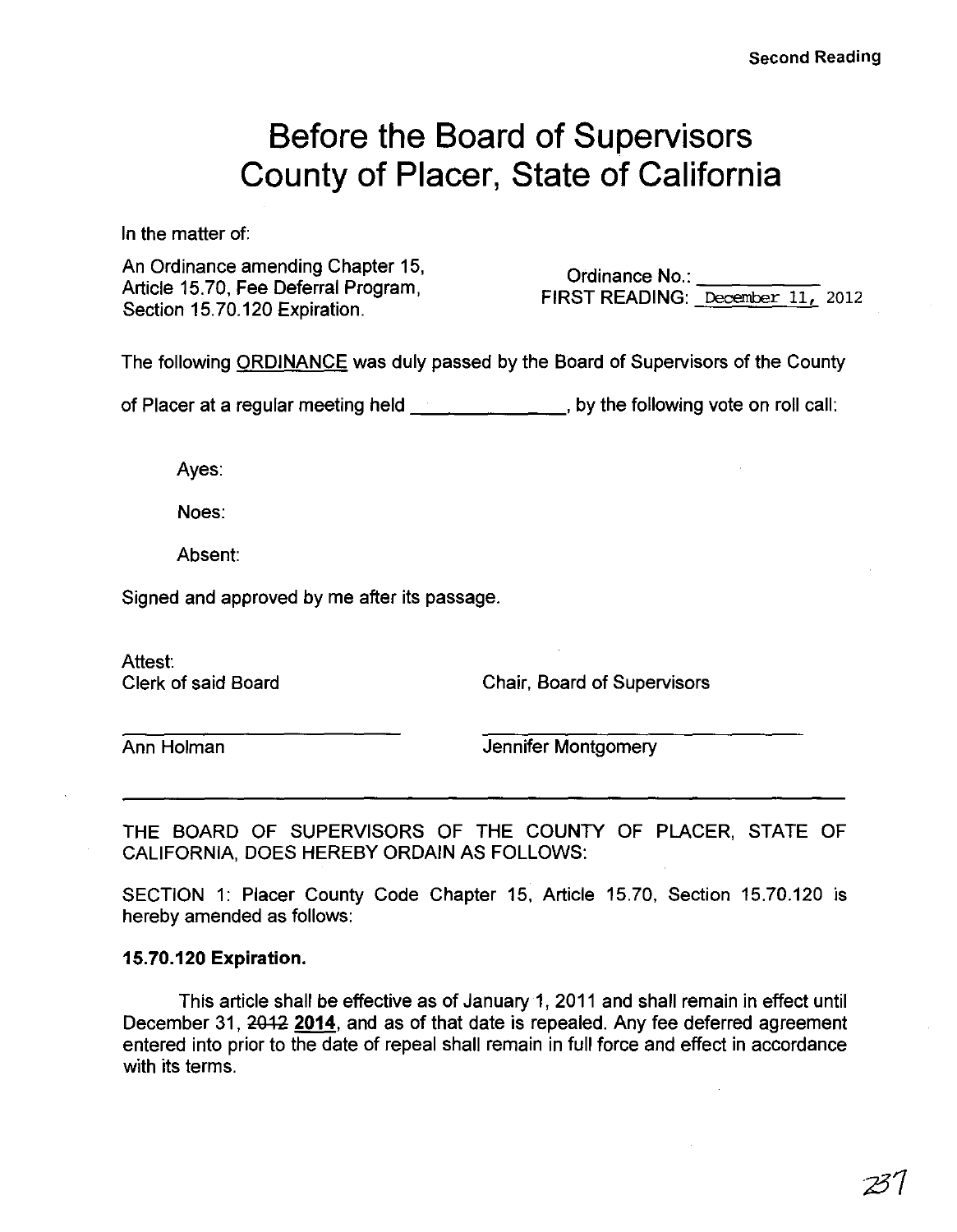SECTION 2: This ordinance shall become effective thirty (30) days after the date of final passage. The Clerk is directed to publish this ordinance, or a summary thereof, within fifteen (15) days in accordance with Government Code section 25124.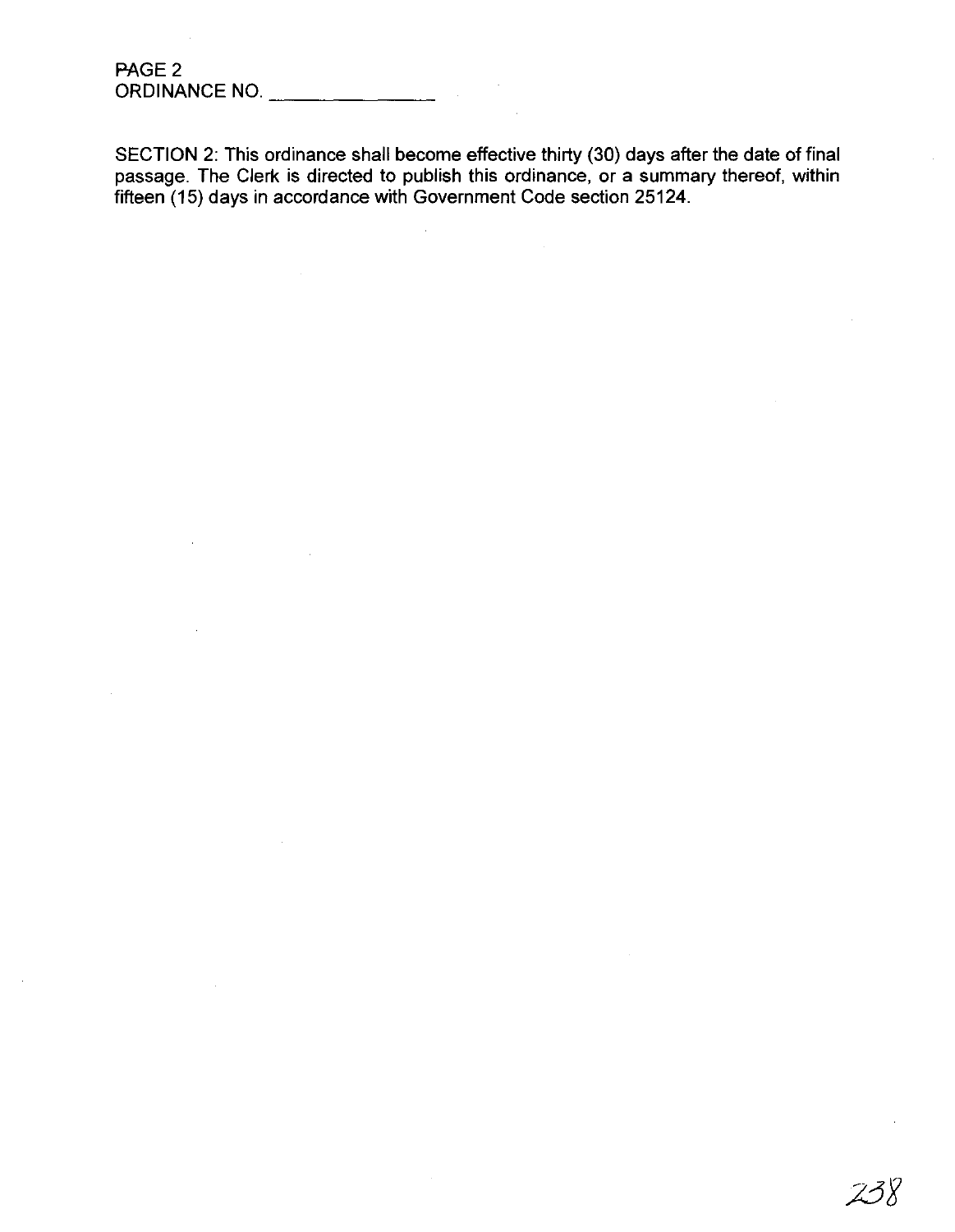|                 | <b>COUNTY OF PLACER</b><br><b>Community Development/Resource Agency</b><br>Michael J. Johnson, AICP | <b>PLANNING</b><br><b>SERVICES DIVISION</b> |
|-----------------|-----------------------------------------------------------------------------------------------------|---------------------------------------------|
|                 | <b>Agency Director</b><br>TAAT                                                                      | Paul Thompson, Deputy Director              |
|                 | <b>MEMORANDUM</b>                                                                                   |                                             |
| TO:             | Honorable Board of Supervisors                                                                      |                                             |
| <b>FROM:</b>    | Michael J. Johnson, AICP<br><b>Agency Director</b>                                                  |                                             |
| DATE:           | December 11, 2012                                                                                   |                                             |
| <b>SUBJECT:</b> | DEVELOPMENT IMPACT FEE DEFERRAL PROGRAM -<br><b>SECOND TWO-YEAR EXTENSION</b>                       |                                             |

#### ACTION REQUESTED

Introduce an ordinance amending Article 15.70 of the County Code to approve a two (2) year extension of the County's Development Impact Fee Deferral Program, which was originally adopted by the Board on December 9, 2008, and approved for a two-year extension of time on December 14, 2010. The program will result in incremental/nominal budgeted net costs to the County.

#### BACKGROUND

On November 25, 2008, the Board was presented with a discussion item related to fee deferral programs. In response to the pressing need for economic recovery outlined by the Placer County Contractors Association and Builders Exchange (PCCA), the Board directed staff to return with an ordinance for consideration that would implement, as quickly as reasonably practical, a fee deferral program for both residential and nonresidential development in the unincorporated areas of the County. Staff was also requested to provide an urgency ordinance provision as part of the package.

The Community Development Resource Agency received at the time a request from the (PCCA) to consider fee deferrals for single-family residences as well as non-residential and multi-family developments in response to the statewide slowing of the housing market. Until the deferral program was implemented in 2008, the Code required all development impact fees and building permit fees be paid in full at issuance of a building permit.

Over the past several years, several surrounding municipalities have approved some type of development impact fee deferral program including the cities of Elk Grove, Folsom and Roseville. The County of Sacramento has had a fee deferral program in place since the late 1990's. Typically, the fee deferral program allows the deferral of certain impact fees until the occupancy of the residence or business.

On December 9, 2008, the Board unanimously adopted Ordinance 5535-B which allowed for the deferral of certain impact fees for residential and nonresidential development projects through December 31, 2010. The fee deferral program responded to the market conditions of single-family residential and nonresidential development, and was intended to be temporary. Due to the ongoing economic slowdown, the Board approved a two-year extension of time for the program, which will be ending on December 31, 2012. Although the housing market is beginning to show initial signs of a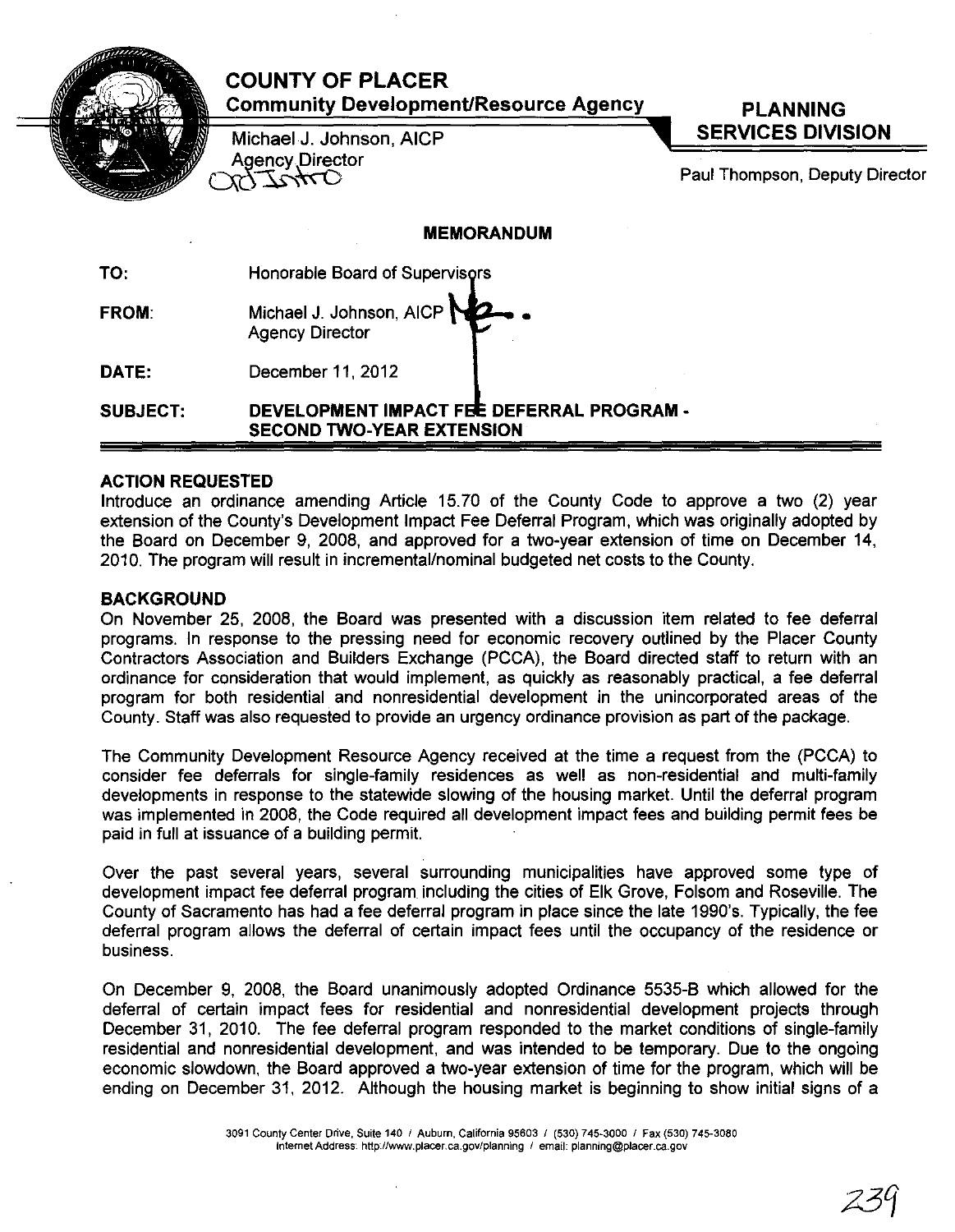recovery, it is requested that the Board approve another two-year extension of time for this program in order to continue to stimulate growth within the development community.

# **FEE DEFERRAL PROGRAM ELEMENTS**

The following summarizes the elements of the fee deferral program which was enacted for both residential and nonresidential projects. Eligible impact fees include:

- Sewer Impact Fees
- Traffic Impact Fees
- Capital Facilities Fees
- Park Fees

### Single-Family Residential Fee Deferral Program

- 1. Available to all new single-family residences;
- 2. Deferral will apply to County-controlled fees listed above;
- 3. The deferred fees will be paid to the County upon the earlier of:
	- a. a request for a final building inspection on the home;
	- b. the close of escrow, if the security provided is the senior lien on the property, or
	- c. twenty-four (24) months from the date of any agreement for a fee deferral.
- 4. Any fees deferred would be paid at the rate in effect at the time of application;
- 5. Property tax obligations on all properties owned by applicant must be paid; and
- 6. The current deferral program will end December 31, 2012. Complete applications must be received before this date to participate in the program as currently established. It is staff's request to extend this deadline to December 31, 2014.

## Multi-family Residential or Nonresidential Fee Deferral Program

- 1. Available to all new multi-family residential and new nonresidential projects;
- 2. Deferral will apply to County-controlled fees listed above;
- 3. The deferred fees will be paid to the County prior to the issuance of a Certificate of Occupancy;
- 4. Any fees deferred would be paid at the rate in effect at the time of application;
- 5. Applicants for a fee deferral must have an approved project, defined as a project that has received final discretionary action by the Board of Supervisors including completion of all environmental compliance requirements;
- 6. Property tax obligations on all properties owned by applicant must be paid; and
- 7. The current deferral program will end December 31, 2012. Complete applications must be received before this date to participate in the program as currently established. It is staff's request to extend this deadline to December 31, 2014.

| <b>Type of Building</b> | <b>Fee Deferred</b> | Fee Paid    |
|-------------------------|---------------------|-------------|
| <b>MEDICAL OFFICE</b>   | \$6,069.52          | \$0         |
| SINGLE FAMILY <3000     | \$48,107.26         | \$13,861.31 |
| SINGLE FAMILY >3000     | \$20,005.18         | \$20,005.18 |
| Totals                  | \$74,181.96         | \$33,866.49 |

## **STATISTICS FROM THE LAST TWO YEARS:**

The information in the above table illustrates that approximately 46 percent of the deferred fees have been paid back to the County to date. The remainder of the fees are not due until 2013 and 2014.

2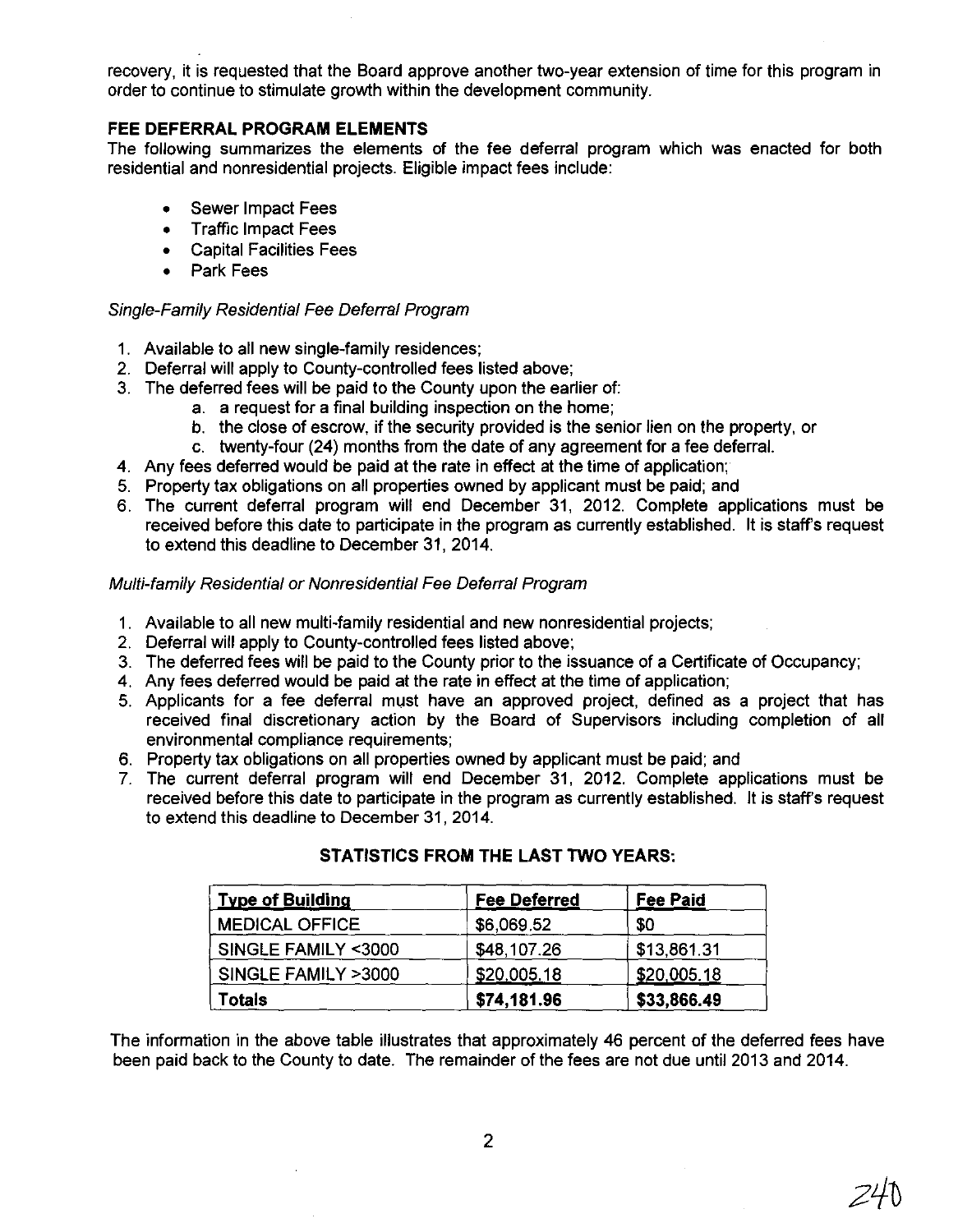#### **FISCAL IMPACT**

Implementing the program will result in incremental and nominal budgeted net costs to the County. The additional costs to implement the program are a result of increased staff demand to service the program and lost interest over the life of the deferments. However, as these are tasks that staff would normally complete in the processing of a building permit, any incremental increase in staff costs associated with the fee deferral program are nominal and budgeted.

While not quantifiable, it is expected that returns to the County will be in the form of increased economic activity.

Attached to this report for the Board's information/consideration are:

# **ATTACHMENTS:**

Attachment 1: Ordinance Amending Article 15.70

cc: David Boesch, Placer County Executive Officer Karin Schwab, County Counsel Michael Johnson, CDRA Director/Planning Director Paul Thompson, Planning Services Division Manager Jeff Henry, Director of Business Development, PCCA Darin Gale, Executive Director North State BIA Jim Durfee, Director of Facilities Ken Grehm, Public Works Director